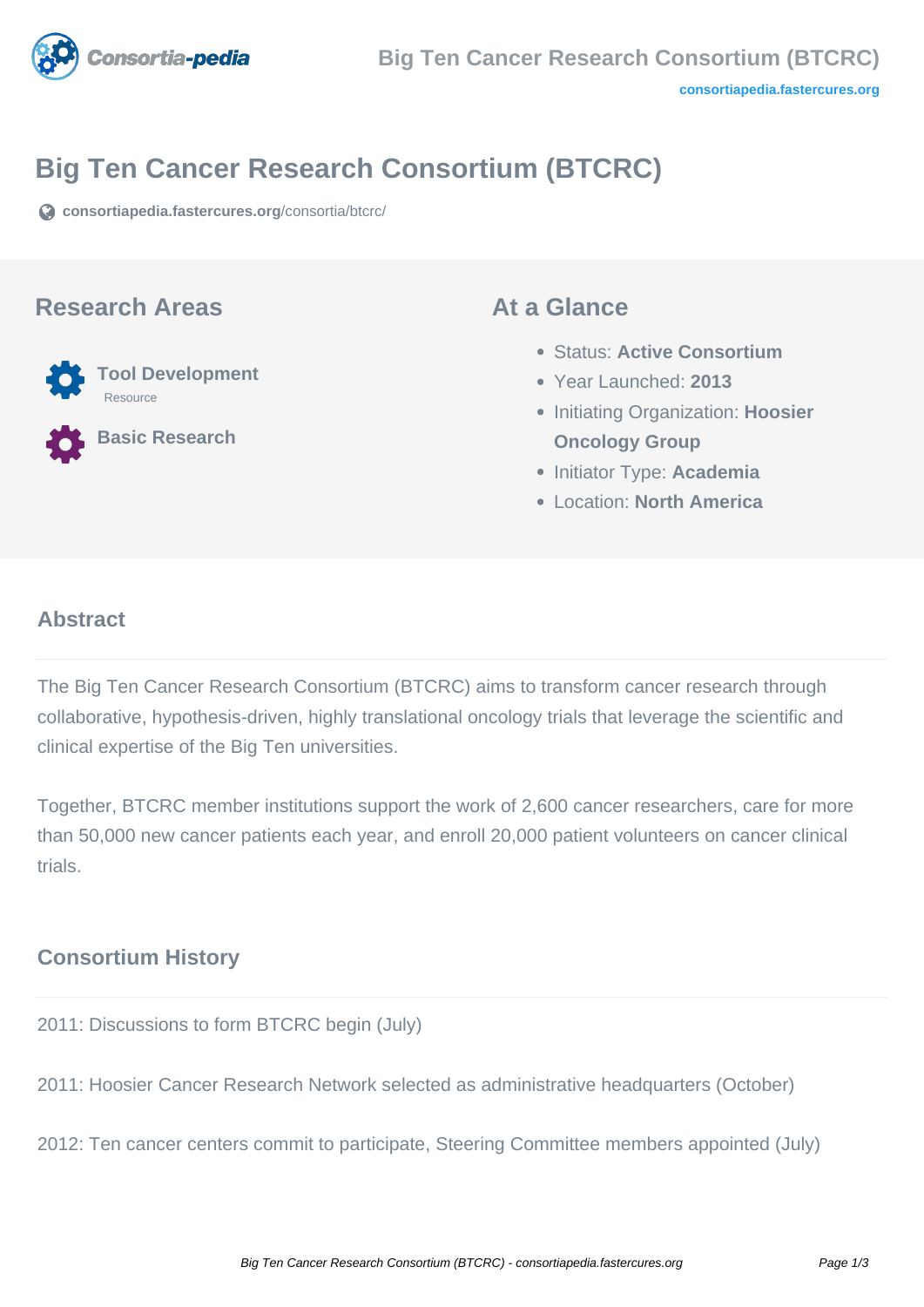

2012: First Steering Committee call (September)

2013: First membership contract executed, first BTCRC in-person meeting held at Big Ten headquarters (February)

2013: First letters of intent received from BTCRC investigators (March)

2013: BTCRC kickoff event in Chicago (June)

2014: RFA packet circulated, thoracic working group kickoff call, GU working group face-to-face meeting (January)

2014: GI working group kickoff call (February)

2014: Breast working group kickoff call, Susan Goodin, PharmD, named executive officer (May)

2014: Myeloid, lymphoid, and multiple myeloma working groups kickoff meeting; melanoma/cutaneous oncology and gynecologic working groups (November/December)

2015: First BTCRC clinical trial opens; first subject accrued (March/April)

## **Structure & Governance**

#### **Leadership:**

## **Financing**

BTCRC Member institutions have committed funds to support the infrastructure costs of the consortium. The Big Ten Cancer Research Consortium Foundation was established in 2015 to provide an avenue of support for consortium activities. In addition, BTCRC studies may receive support from industry funding.